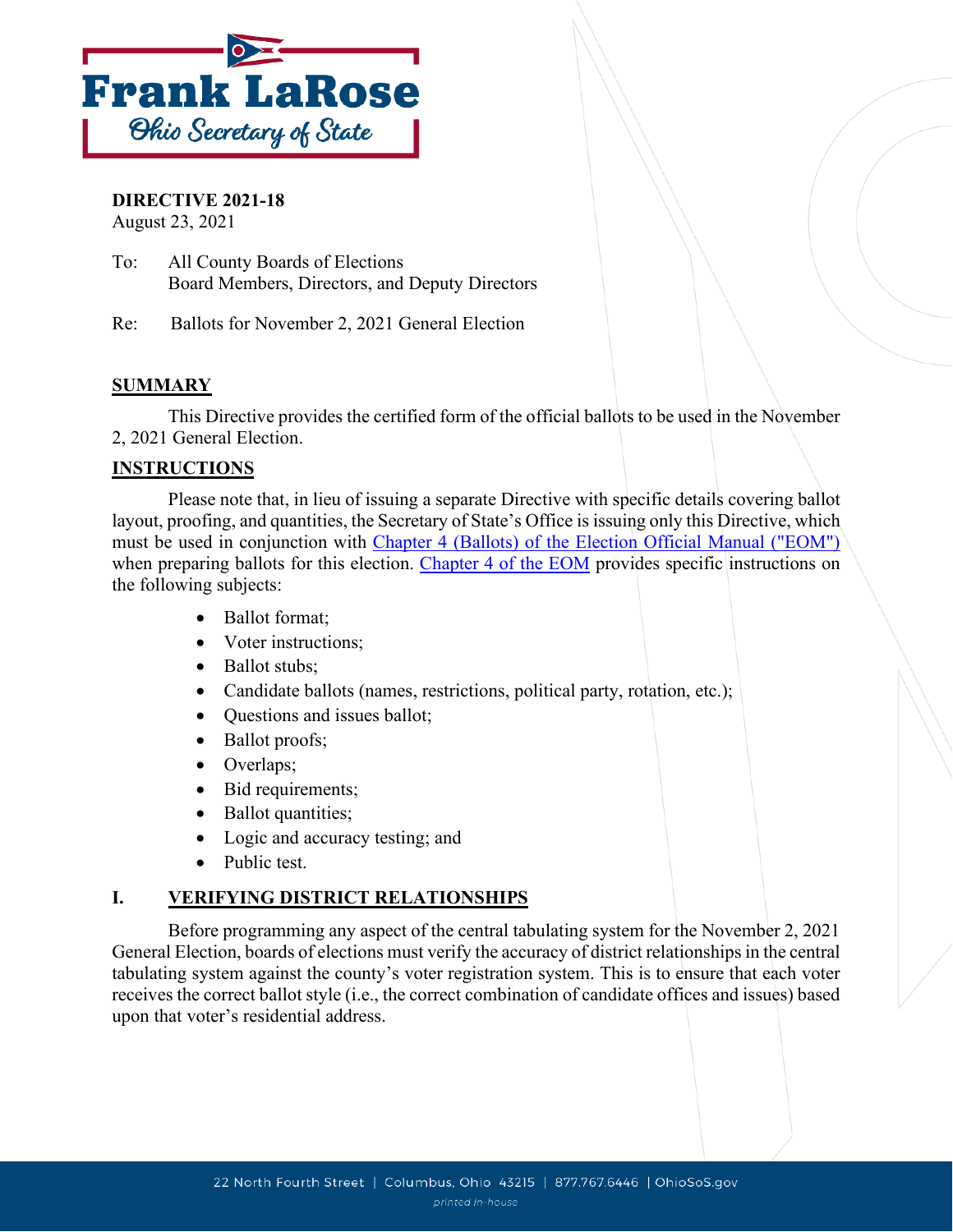As a part of the review for accuracy of district relationships between the county's voter registration system and its tabulating system, boards of elections must ensure the following by September 10, 2021:

- **1.** The Secretary of State's precinct codes (three alphabet letters) are accurate in the tabulating system and, if appropriate, the county's voter registration system; and
- **2.** The precinct names correspond between the two systems.
- **Note:** Boards must upload any changes to district relationships (including wards and precincts) that have been made locally in the county's voter registration system ("VRS") to the statewide voter registration database ("SWVRD"). Each board must use the report our Office will provide on September 3, 2021 to ensure that all SOS Precinct ID Codes provided on the report match the board's voter registration system. Boards will have until September 10, 2021 to return the reviewed report noting any changes.

In addition, boards must verify at least one voter record for each precinct in the SWVRD against the county's VRS to ensure accuracy.

# **II. OFFICIAL BALLOT FORMS**

The certified ballot forms accompanying this Directive are for offices that will appear on the ballot for the November 2, 2021 General Election. The ballot order must have the partisan offices listed first, followed by Judge of the Municipal Court and Clerk of Municipal Court, which are followed by the other nonpartisan offices. The names of all candidates who have not withdrawn must be arranged, rotated, and printed upon the ballot in accordance with the provisions of Ohio Revised Code Chapters [3505,](https://codes.ohio.gov/ohio-revised-code/chapter-3505) [3506,](https://codes.ohio.gov/ohio-revised-code/chapter-3506) and [3513](https://codes.ohio.gov/ohio-revised-code/chapter-3513) and [Chapter 4 of the EOM.](https://www.ohiosos.gov/globalassets/elections/directives/2021/dir2021-04-ch04.pdf)

### **A. Statutory Municipalities v. Home Rule Municipalities**

A statutory municipal corporation is a city or village that is governed by the general laws of Ohio (i.e., the Revised Code of Ohio). A municipal corporation that has adopted a form of limited home rule may have adopted provisions governing elections for municipal offices or issues that differ from general statutory provisions. If specific home rule provisions relating to elections cannot be harmonized with the statutory provisions, the home rule provisions will control elections of the home rule municipality.[1](#page-1-0) Questions about the applicability or implementation of home rule provisions should be directed to the municipal corporation's legal counsel (i.e., City Attorney, Director of Law).

<span id="page-1-0"></span><sup>&</sup>lt;sup>1</sup> [R.C. 3505.03](https://codes.ohio.gov/ohio-revised-code/section-3505.03) an[d 3505.04;](https://codes.ohio.gov/ohio-revised-code/section-3505.04) If a city or village has adopted a charter or one of the three alternate forms of home rule government set forth in Revised Code [Chapter 705](https://codes.ohio.gov/ohio-revised-code/chapter-705) (i.e., commission plan, city manager plan, or federal plan), the board must refer to the charter or appropriate provisions o[f R.C. Chapter 705](https://codes.ohio.gov/ohio-revised-code/chapter-705) to determine the following: what officers are to be elected; the term of each office to be elected; the method of nomination (e.g., partisan primary election, nonpartisan primary election, or nominating petition) for each office; and the form of the ballot, if such ballot is prescribed by charter.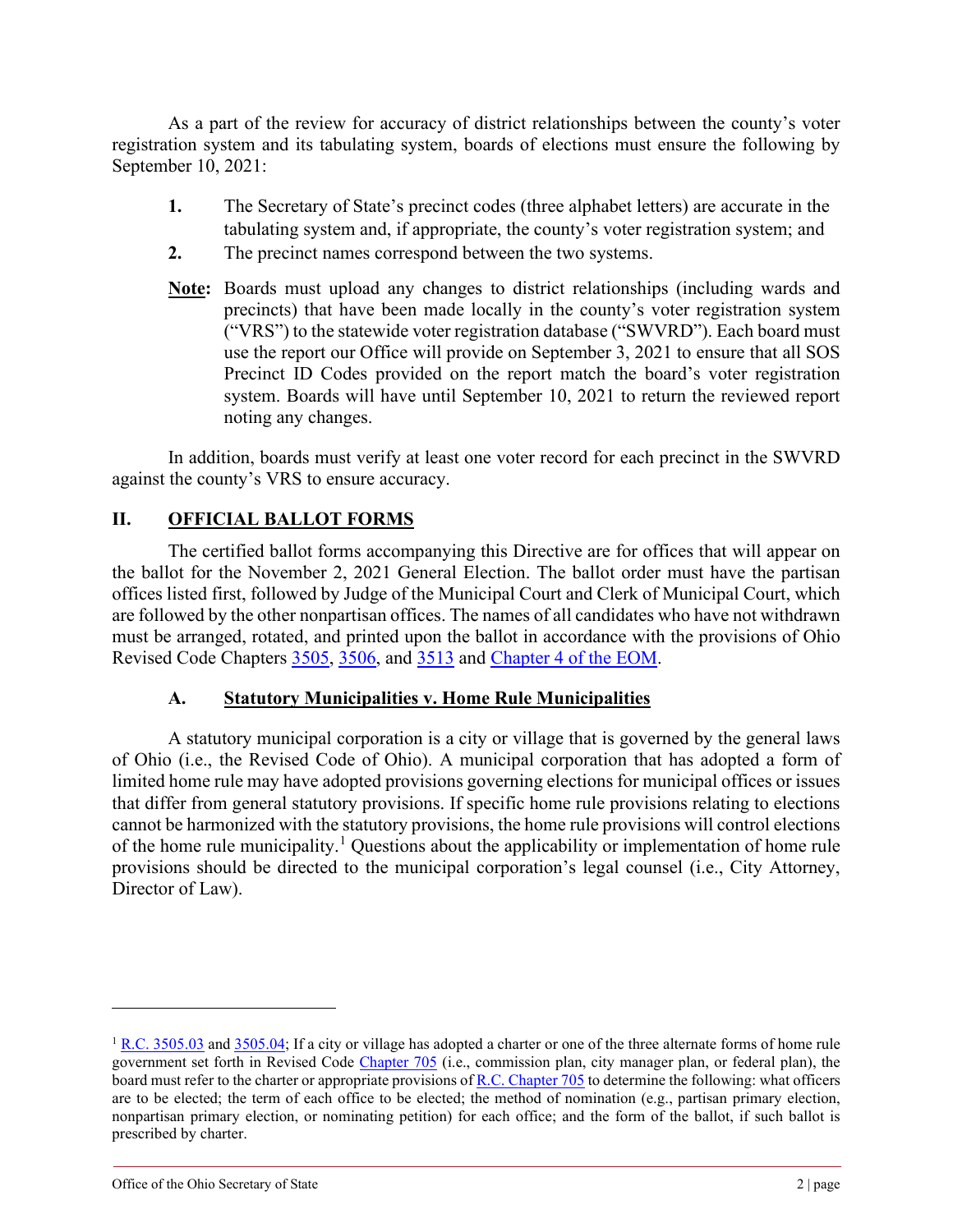### **B. Order of Offices for All Candidate Ballots**

Offices for which candidates may be elected are presented on the ballot first, followed by the questions and issues. If there is both a full and unexpired term for the same office, boards must place the full term first, followed by the unexpired term. The order of offices for the November 2, [2](#page-2-0)021 General Election shall be as follows:<sup>2</sup>

## **1. Partisan City Offices**

- 1. Mayor
- 2. President of Council
- 3. Auditor
- 4. Treasurer
- 5. Director of Law
- 6. Member of Council at Large
- 7. Member of Council Ward

# **2. Partisan Village Offices**

- 1. Mayor
- 2. Clerk-Treasurer
- 3. Clerk
- 4. Treasurer
- 5. Member of Council
- 6. Member of Board of Trustees of Public Affairs

## **3. Nonpartisan Offices**

- 1. Judge of Municipal Court
- 2. Clerk of Municipal Court
- 3. City Offices (order of offices same as above)
- 4. Village Offices (order of offices same as above)
- 5. Township Trustees
- 6. Township Fiscal Officer (if a vacancy occurred that requires an unexpired term election)
- 7. Member of Governing Board of Educational Service Center
- 8. Member of Board of Education (City, Local, and Exempted Village)

## **4. Blank Spaces for Write-In Votes**

A write-in space must be provided on the ballot for every office for which the board of elections received a valid declaration of intent to be a write-in candidate.<sup>[3](#page-2-1)</sup>

<span id="page-2-1"></span><span id="page-2-0"></span><sup>&</sup>lt;sup>2</sup> For the  $11<sup>th</sup>$  and  $15<sup>th</sup>$  Congressional Districts, the first office on the ballot will be Representative to Congress (unexpired term ending January 3, 2023). Boards of elections administering a Special Congressional General Election in the  $11<sup>th</sup>$  or  $15<sup>th</sup>$  District must review the accompanying ballot forms designated for that election. <sup>3</sup> [R.C. 3513.041.](http://codes.ohio.gov/orc/3513.041)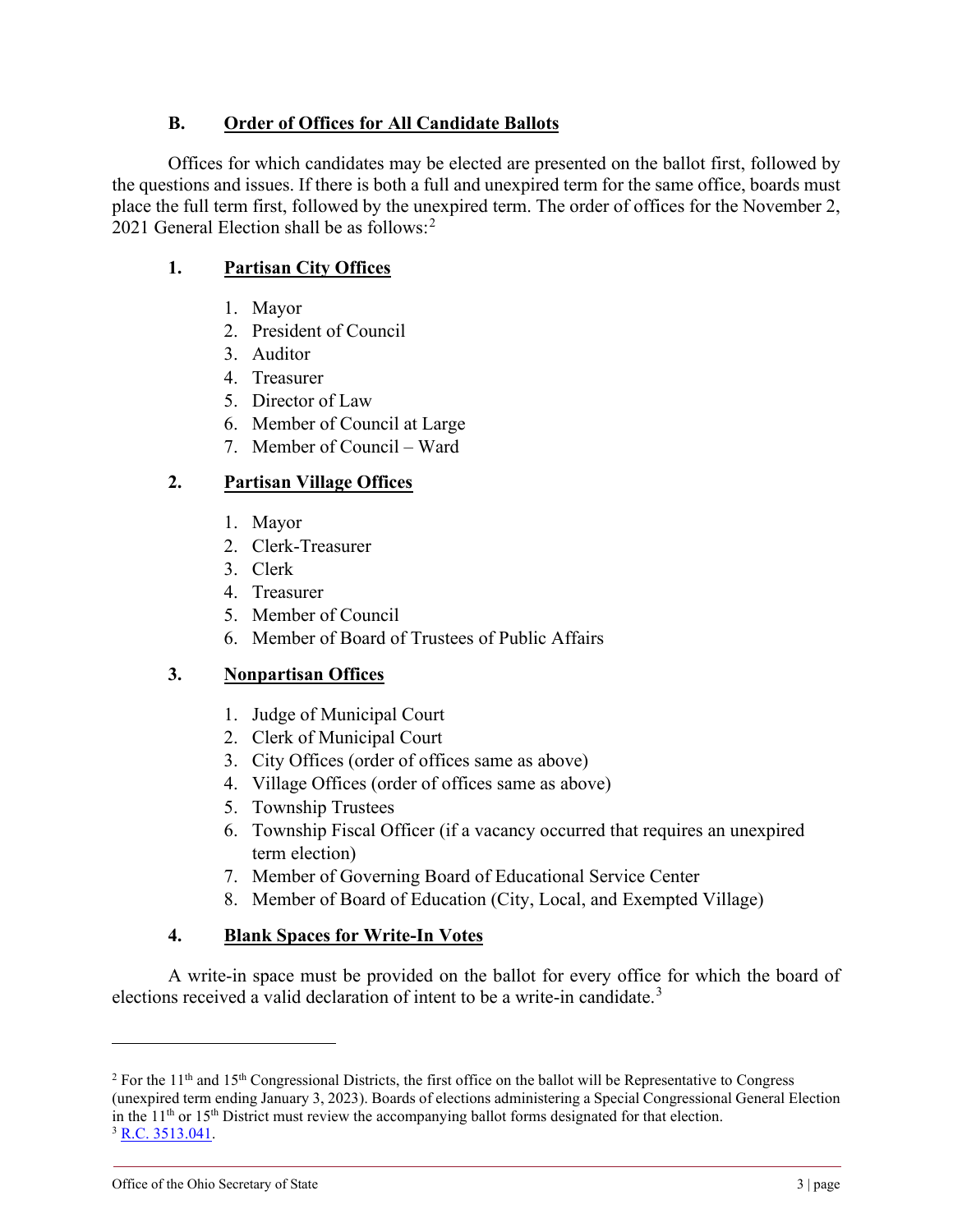#### **C. Official Questions and Issues Ballot**

Offices for which candidates may be elected are presented on the ballot first, followed by the questions and issues. The Official Questions and Issues Ballot must be used for all voting systems. The ballot form contains examples of some of the local questions and issues that may appear on the ballot. Not every category of question/issue will appear on every ballot in every county, so please apply as much of the form as is appropriate to the ballots in your county. Additional instructions on headings, ballot language, and percentage of votes can be found in [Chapter 4 of the EOM.](https://www.ohiosos.gov/globalassets/elections/directives/2021/dir2021-04-ch04.pdf)

Questions and issues must be grouped together in the following political subdivision order for elections held in 2021: [4](#page-3-0)

- County
- Municipal
- Township
- School and Other Districts

No statewide issue will appear on the November 2, 2021 Ballot.

Each board of elections may determine the specific order in which the questions/issues within each group are placed on the ballot in that county; however, a board should adopt a method for doing so (i.e., ordered alphabetically or by date filed, etc.). Absentee ballots must contain identical ordering of issues within groups of regular ballots.

Please review the appropriate sections of the Ohio Revised Code, local charter (if applicable), and the [Questions and Issues Handbook](https://www.sos.state.oh.us/globalassets/elections/eoresources/general/questionsandissues.pdf) for ballot language and formats that are not on the attached Official Questions and Issues Ballot.

### **III. ABSENTEE BALLOTS**

Each board of elections must have absentee ballots printed and ready for use by Friday, September 17, 2021 (46 days before the November 2, 2021 General Election) for Uniformed and Overseas Citizens Absentee Voting Act ("UOCAVA") voters, and by Tuesday, October 5, 2021 for regular (non-UOCAVA) absentee voters.<sup>[5](#page-3-1)</sup>

Boards must use the current absentee instructions [\(Form 12\)](https://www.sos.state.oh.us/globalassets/elections/forms/12.pdf) and print them on standard letter-sized paper. Each board must ensure that the proper postage amount is printed in the box provided on the instructions (see "Postage Rate Increase" below). Our Office recommends boards print the instructions in color to allow the contents to stand out.

Boards of elections must send a copy of each absentee ballot (candidates and questions and issues) to the Secretary of State's Office at least 47 days before the election, by Thursday, September 16, 2021. Absentee ballots must be uploaded to the SharePoint site.

<span id="page-3-0"></span><sup>4</sup> [Question and Issues Handbook,](https://www.ohiosos.gov/globalassets/elections/eoresources/general/questionsandissues.pdf) pp. 1-12[; R.C. 3505.06\(B\).](http://codes.ohio.gov/orc/3505.06)

<span id="page-3-1"></span><sup>&</sup>lt;sup>5</sup> [R.C. 3509.01](http://codes.ohio.gov/orc/3509.01) an[d R.C. 3511.04.](http://codes.ohio.gov/orc/3511.04)